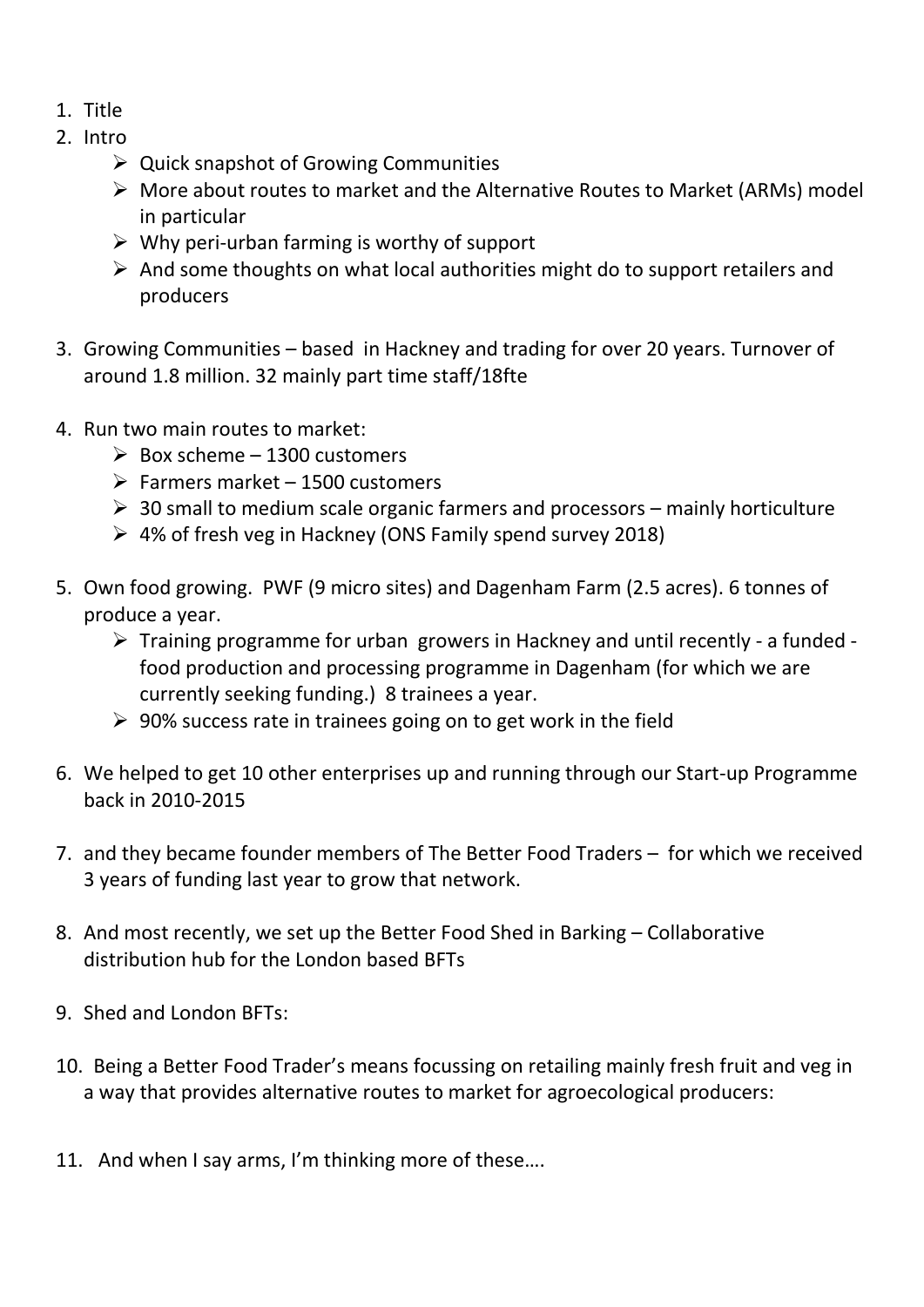## **Slide 12 Why ARMs and why agro-ecological farms and why peri-urban agriculture**

We need to reduce the amount of energy, fossil fuels and resources our food system uses. And alongside that, to halt the decline in biodiversity and increase the carbon that agriculture can sequester. In the face of the climate and nature emergency, surely that is a given.

**Slide 13** BFTs prioritise trading with agro-ecological farmers because, we believe there to be particular benefits from this type of farming.

- $\triangleright$  Productivity compares favourably to larger scale systems and sometimes even wins in terms of yields alone
- $\triangleright$  Increasing evidence of this type of farming to support more and better jobs, sustain more biodiversity, protect soils, provide better animal welfare and create more beneficial social impact

These farmers currently have to internalise the environmental costs of production which are higher because they are genuine stewards of the land – often using more labour intensive methods to create lower environmental externalities' such as using mechanical and hand weeding methods instead of herbicide sprays, and soil-regenerative mulches rather than carbon-intensive fertilizers.

They also provide additional public goods supporting 50% more wildlife than on conventionally farmed land, and healthier soils with 44% higher capacity to store long term soil carbon<sup>x</sup> These public goods are not currently recognised or rewarded. And they often pay additional organic certification fees for the privilege!

Alongside that they support higher levels of employment - predominantly the labour used to farm without chemicals and fertilisers and help create those public goods in the first place.

In the mainstream system, labour productivity is a key driver in price negotiations, and this leaves many small-scale ecological farmers struggling to compete. They either scale up and increasingly mechanise their operations (and lose many of the public goods they weren't being paid for anyway) or they go out of business.

So, BFTs are committed to paying agroecological and organic farmers a price that fairly reflects the environmental externalities of production and the public goods they provide.

 $\triangleright$  So, for instance, for potatoes we pay our famers £900 per tonne compared to the average farmgate/AHDP price of £220 per tonne.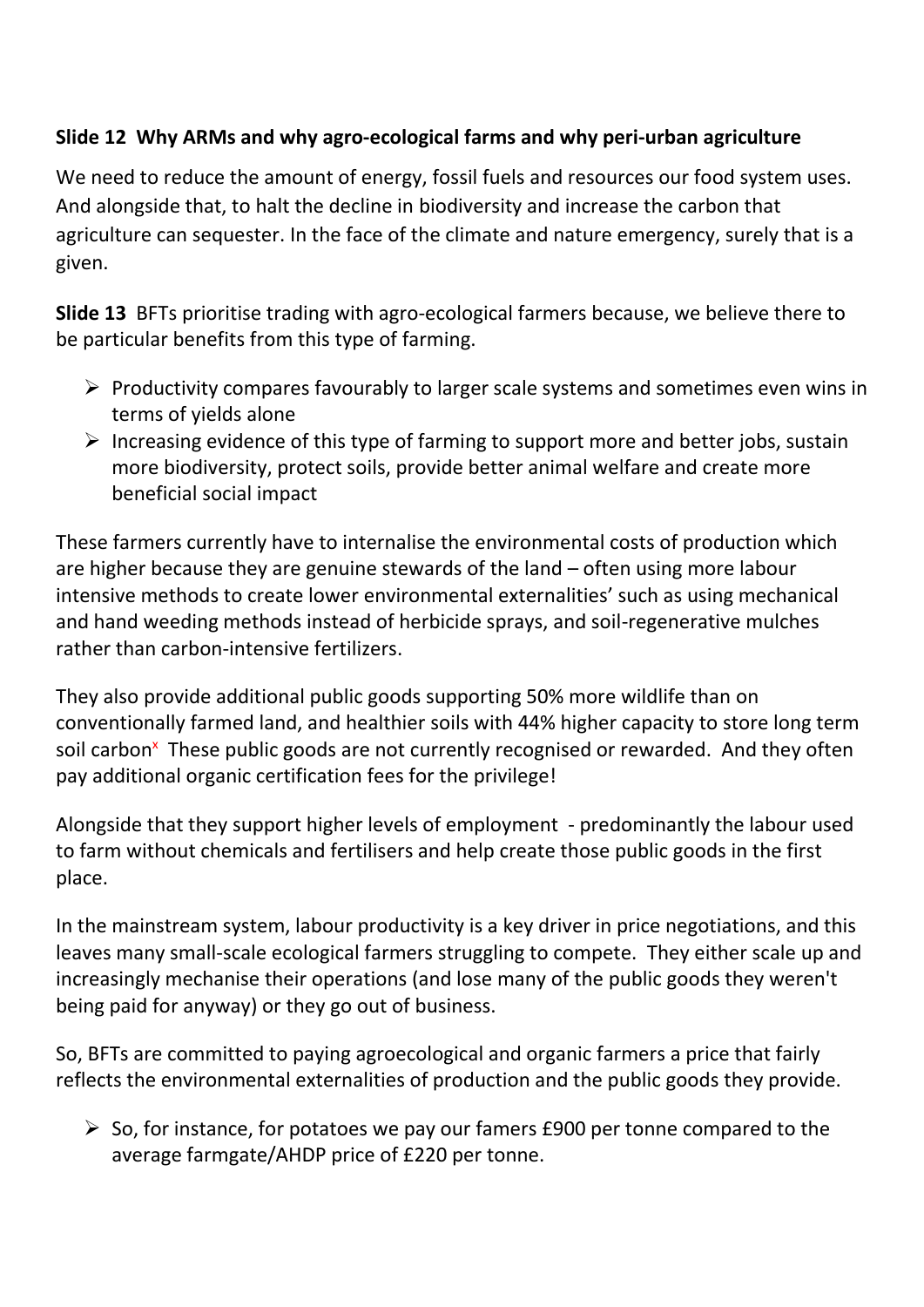$\triangleright$  And 50% or more of the sales price to goes to farmers in our system compared to the 14%<sup>i</sup> of the sales price that finds its way to farmers in the supermarket system.

Not only do we pay farmers more, but we manage to sell our fresh, seasonal produce to customers at less than the price of equivalent produce in the supermarkets.

How? Well that's where the short-chain and the local come in. We cut our costs in other areas mainly related to transport and distribution – reducing and waste, packaging and carbon intensiveness of distribution

And we actively support seasonality – reducing waste further and increasing freshness.

And those local, short-supply chains bring people closer to their food producers and to each other. BFTs and other Local food enterprises are increasingly acting as hubs and anchor organisations in the communities we work in – increasing transparency, environmental accountability and community cohesion.

So, Alternative Routes to Market (ARMs) are the mechanism by which we can actively support the growth of agroecological farming and function economically in a system that is currently stacked against us.

## **So, very briefly. What's so special about peri-urban farming?**

Being close or indeed right in the middle of urban populations helps growers to feel supported and connected. Projects are attractive to new entrants and a great training ground too; the work is varied and interesting (if still hard!).

And that closeness also creates huge opportunities to deliver a whole raft of public goods in relation to health, well being and education - on top of the good labour, the good food and the environmental public goods provided through the farming itself.

In terms of produce, Dagenham Farm currently make around 35K in sales – over half is sold through our Box Scheme and the rest is sold to restaurants and through on-farm sales.

**Slide 15:** Dagenham Farm public goods

## **So – to wrap up…**

If all the environmental externalities of both producing and distributing food were costed into the price of food, and the public goods provided by farmers were appropriately rewarded, then the price differential between conventionally produced food and food produced using organic and agroecological techniques would start to disappear.